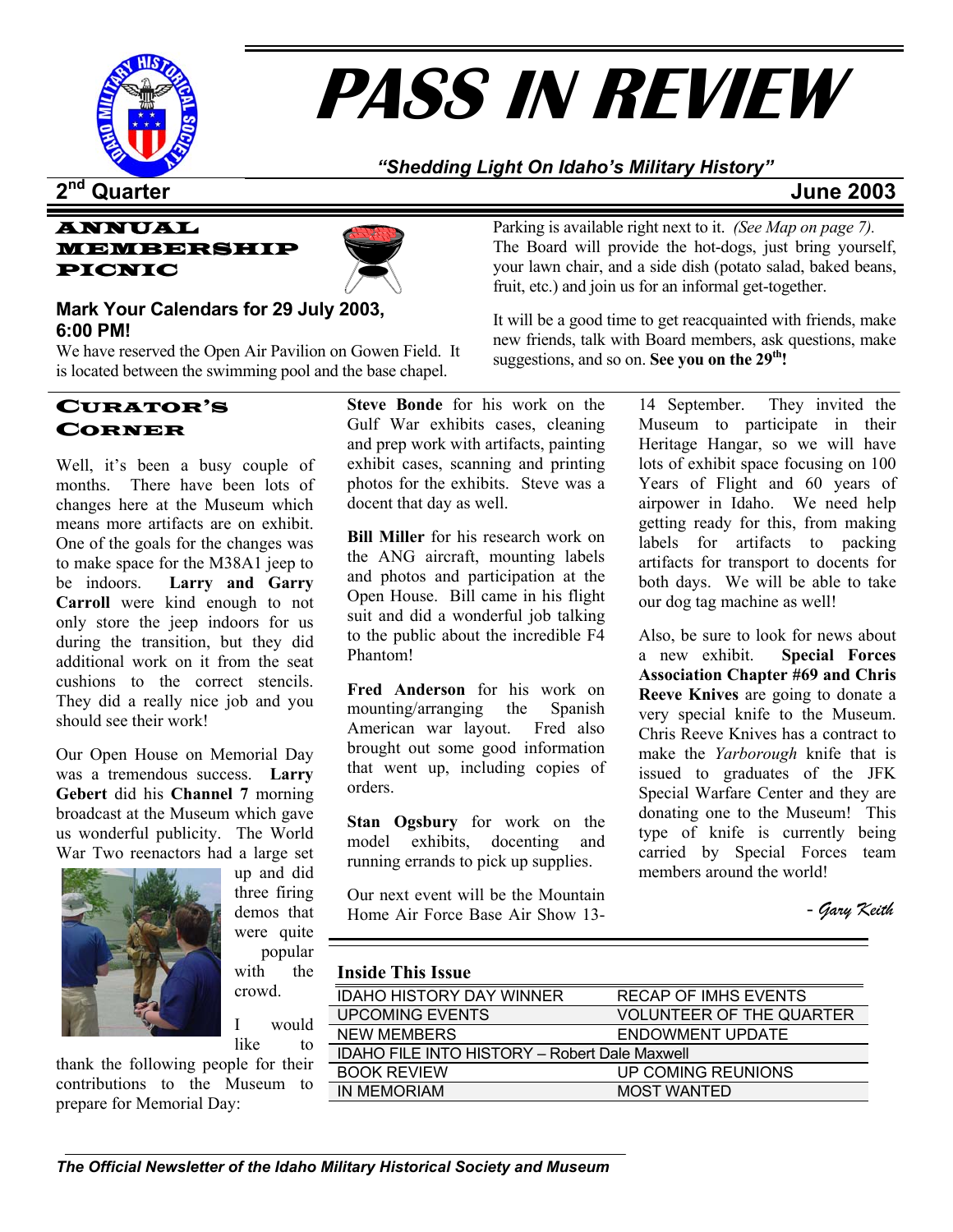# **PASS IN REVIEW** *June 2003* **-2-** IDAHO HISTORY DAY WINNER

With all of the recent budget cutbacks, it was announced that Idaho History Day would not take place in 2003 but a group of volunteers came to its rescue. As a result, Idaho History Day 2003 was held on April 25<sup>th</sup> at BSU.

### The theme was *Rights And Responsibilities In History.*

**…***And The Winner Is...* The winner of the Military History Category is **Chase Johnson from Idaho Falls.** His project, pictured here, is titled



*"Detain, Don't Destroy; The Rights Of POWs".* 

Chase did an outstanding job and his project is now on display at the Museum. The photo does not begin to tell its story; you must see it to truly appreciate it.

**Congratulations Chase, nice work!** 

## RECAP OF IMHS EVENTS

 $\triangleright$  On May 17<sup>th</sup>, the Meridian Speedway held a special Armed Forces Day celebration and invited the IMHS. **Harlan Andrijeski, Steve Bonde, Ed Carlson, Ron Galloway, Darlene Hand, Gary Keith, Jeff Sugai and Stan Herzinger** set up a gift shop booth and displayed the Korean Conflict era Jeep at the event. We grossed \$264 (\$90 was in dog tags)! Great work everybody!

 $\geq$  On May 26<sup>th</sup>, we held an Open House in honor of Memorial Day.



**Overview at Memorial Day Open House** 

**Over 265 people signed the guest register. Larry Gebert of Channel 7 did his early morning show live** at the Museum! A number of veterans,



veterans' organizations and military groups joined us as did the

**Civil War Reenactors** 

and the



**WWII Reenactors**  who demonstrated some of the weaponry used during WWII, much to the delight of the Museum visitors.



**Future Pilots in Training** 



**The 124th Air Support Operations Sqdn** (A1C Justin Bryson and the Hummer used by Maj Stone prior to his deployment)



**USMCR Company C, 4th Tank Battalion** (Left to Right) Corporal Haixin Li, William B. Johnson, WWII Vet, Lance Corporal Joseph Danes, Gary Keith, Curator & WWII Reenactor

**American Legion Post 136** and the **Military Vehicle Preservation Assn** were also in attendance.

As Gary mentioned in his report, he and several of our volunteers have been busy expanding exhibits and creating new ones, many of which were unveiled at the Open House. Some of those include an expanded Spanish American War/Philippine Insurrection Exhibit, an expanded WWI exhibit, expanded Naval and Air Force (and Air National Guard) Exhibit and a new Desert Storm Exhibit. Several others are still in process.

In addition to everybody Gary mentioned, a special thank you goes out to **Space Age Movers** who donated their time and equipment to transport some donated display cases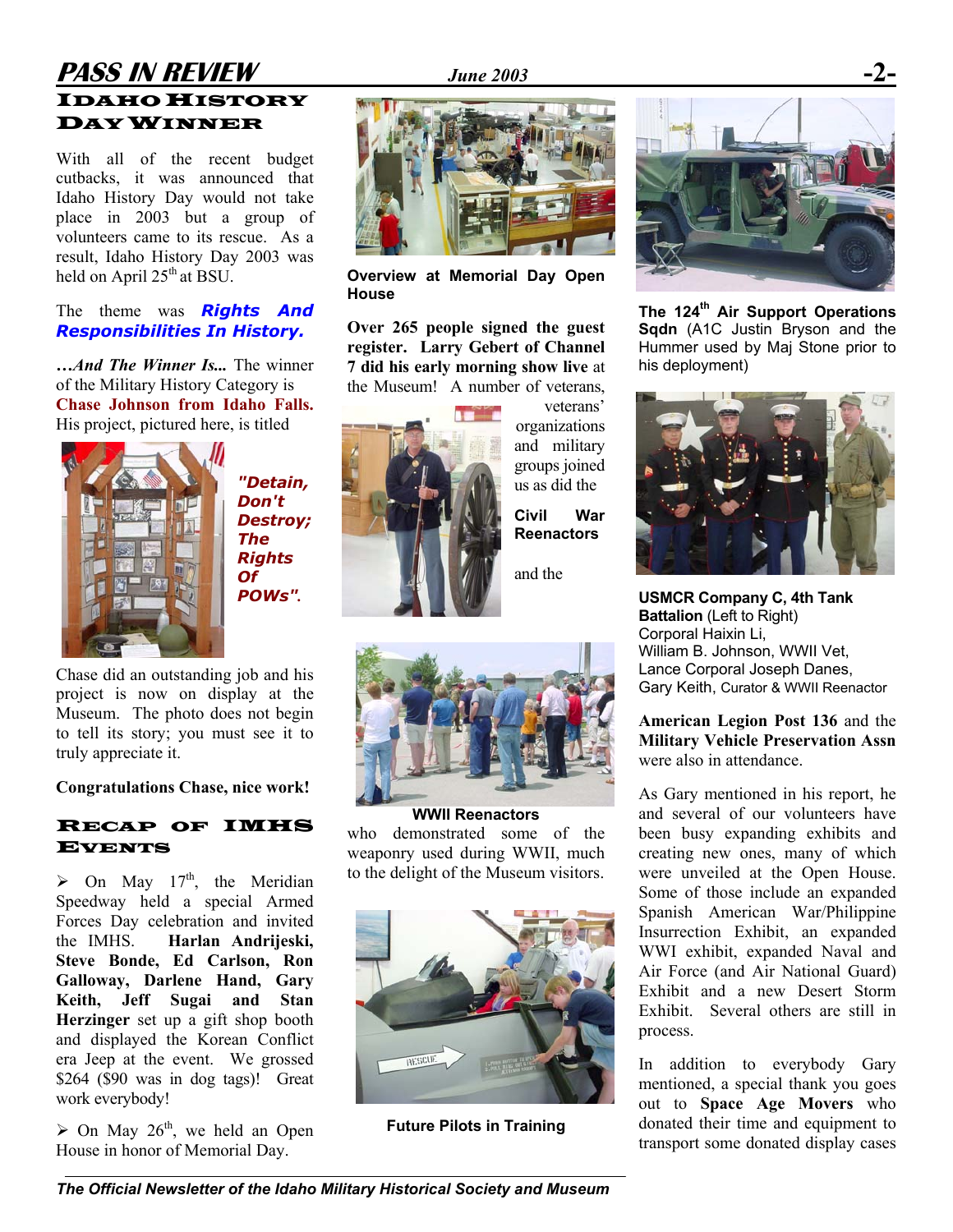### VOLUNTEER OF THE QUARTER



**Please meet John McKay**

Most of you have never met this Quarter's Volunteer. He has spent lots of time helping the Museum, but very little of it has been at the Museum. His name is John McKay and he is a computer programmer for the State of Idaho.

John has made a very significant contribution to the Museum - he created a database for Artifact Collections Management. This is something the Museum has needed for a long time and even more so as our collection grows. John was able to create a custom program, based on our needs. He worked numerous hours at home on the program, as well as taking time off work to meet with Gary.

This all began with an email from John last fall. He told Gary he was interested in military history, supported the military and wanted to volunteer at the Museum to help the Museum and its visitors. He offered his skills. He has worked in the computer industry for over fifteen years and has tremendous knowledge in the field, which became very apparent during their meetings.

For fun, John enjoys the outdoors, from camping to scuba diving and even doing paintball wars against Marines in the Boise foothills. Lately, John has been offering his

# **-3-** *June 2003* **PASS IN REVIEW**

experience with off road vehicles and GPS to help Idaho Mountain Rescue set up communications sites. One word to describe John is 'busy'. **John, thank you for all of the hard work you have done for the Idaho Military History Museum, you are our** 

*VOLUNTEER OF THE QUARTER!* 

# NEW MEMBERS *Special Welcome to:*

**★ Fleet Reserve Assn**  $\star$  Mr. & Mrs. James Marriott \*\*\*\*\*

# AN ENDOWMENT UPDATE



Recent Endowment Donors include:

# **Daniel & Marjorie Davis Gordon Shore**

Please consider making a donation to our Endowment and tell your friends and relatives who may be thinking of their estates or are looking for ways to make tax-deductible donations.

If you would like a form, there is one on the back on this newsletter and there is also one you can download on our website [\(http://inghro.state.id.us/museum](http://inghro.state.id.us/museum)). If you desire to remain anonymous, we will honor your request.

Contact any Board member and we will help you plan a gift to the IMHS' Endowment Fund  $\ast$ 

# DID YOU KNOW…

Francis Scott Key wrote what newspapers entitled *The Defense of Ft. McHenry,* which later became the *Star Spangled Banner,* in September 1814, but it did not officially become the National Anthem until March 3,  $1931?$ <sup>1</sup>\*

we did not have the means to transport to the Museum and to **Mill End Fabrics** who donated some of the fabric used in the Desert Storm Exhibit.

Thank you to everyone who helped make our recent events a success. We truly couldn't have accomplished everything without each and every one of you!

- *The Board* 

# UPCOMING EVENTS

**21 June.** The Boise Airport is holding an Open House to show the public the new terminal. The National Guard has been invited, as has the IMHS. As we go to press, details are still a bit sketchy but this will make for some great publicity for us!

**26-27 June.** A B-17 and a B-24 will be at the Boise Air Terminal (Verde Aviation) and the Museum has been invited to set up a booth and the dog tag machine. The Aircraft will arrive at 1200 on the 26th and depart at 1300 on the 27. Come and see two beautiful historic airplanes and say hello!

**29 July.** Our Annual Summer Picnic will be held at Gowen Field's Open Air Pavilion.

**15-23 August.** Western Idaho Fair. The recruiters have offered to share their booth with us and our dog tag machine. If you are able to help 'man' the booth during this time, please let us know.

**13-14 September.** Mountain Home Air Force Base Air Show. The Museum has been invited to participate with a booth and some displays. See Gary's Curator's Corner for all the details. We will also need volunteers to help. If you are available, please let us know.

**11 October.** We are planning an Anniversary Open House with a WWII theme. Mark your calendars for a *Sentimental Journey*, more details to come.  $\star$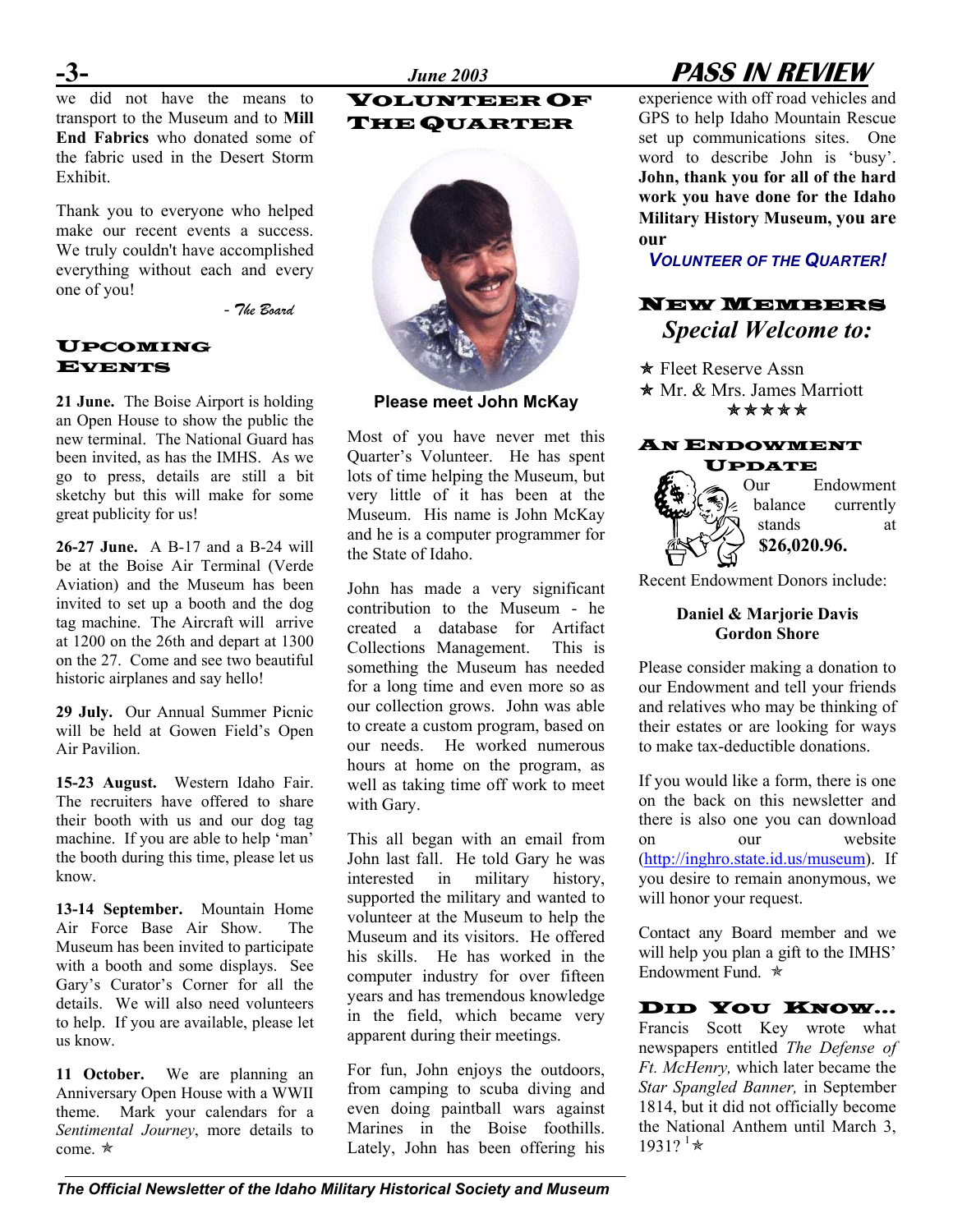# **PASS IN REVIEW** *June 2003* IDAHO FILE **INTO HISTORY**



**ROBERT DALE MAXWELL MEDAL OF HONOR RECIPIENT**

*Rank and organization:* Technician Fifth Grade, Wire Section, Communications Platoon, Headquarters Company, 3d Battalion, 7th Infantry Regiment, 3d Infantry Division

*Place and date:* near Besancon, France, 7 September 1944

*Entered service at:* Creswell, Larimer County, Colorado

*Born:* 26 October 1920, Boise, Idaho.

*Citation:* "For conspicuous gallantry and intrepidity at the risk of life above and beyond the call of duty on 7 September 1944, near Besancon, France. Technician 5th Grade Maxwell and three other soldiers armed only with .45-caliber automatic pistols, defended the battalion observation post against an overwhelming onslaught by enemy infantrymen in approximately platoon strength, supported by 20 mm flak and machine-gun fire, who had infiltrated through the battalion's forward companies and were attacking the observation post with machine-gun, machine pistol, and grenade fire at ranges as close as 10 yards. Despite a hail of fire from automatic weapons and grenade launchers, Technician 5th Grade Maxwell aggressively fought off advancing enemy elements and, by his calmness, tenacity, and fortitude, inspired his fellows to continue the unequal struggle. When an enemy hand grenade was thrown in the

midst of his squad, Technician 5th Grade Maxwell unhesitatingly hurled himself squarely upon it, using his blanket and his unprotected body to absorb the full force of the explosion. This act of instantaneous heroism permanently maimed Technician 5th Grade Maxwell, but saved the lives of his comrades in arms and facilitated maintenance of vital military communications during the temporary withdrawal of the battalion's forward headquarters."<sup>[2](#page--1-1)</sup>

Robert Dale Maxwell was born on October 26, 1920, in Boise Idaho. Shortly thereafter, his family moved to Kansas where they lived until 1940, when they moved to Colorado and settled on a farm.

He was interested in becoming a military aviator but learned that he did not possess the necessary educational requirements. In 1942 he became a 'handcuffed volunteer' and was drafted.

His first assignment was at Camp Roberts, California, where in July 1942, he attended 13 weeks of Infantry Basic Training and learned to operate heavy weapons and machine guns. After completing his Basic Training, he was transferred to Fort Meade, Maryland. From there, he went to North Africa, where he became part of the first replacement group (in the 3d Infantry Division) after the battle at Casablanca.

In February of 1943, Maxwell became a telephone lineman and his responsibilities included laying telephone line and switchboard operations. Each spool of phone line contained ½ mile of wire and had to be laid by hand…often under enemy fire.

In March 1943, Maxwell joined the action in Tunisia. From there he took part in the beach landing during the invasion of Sicily under General Patton (July 1943) and participated

in the battles for Palermo (July 1943) and Messina (August 1943). Then, it was time to prepare for the invasion of Italy and the long road to Monte Cassino through the rugged and muddy fields. They crossed the raging Volturno River and began the assault on Hitler's winter line when on 17 November 1943, they were relieved and pulled back to Naples to regroup to full strength for the battle at Anzio.



**Men and equipment move ashore south of Anzio on D-day.** [3](#page--1-2)

The invasion began at 0200 on 22 January 1944. "On the southern flank of the beachhead the 3d Division quickly seized its initial objectives, brushing aside a few dazed patrols, while unopposed British units achieved equal success in the center and north. $^{7,4}$  As the Allies pushed inland, they met increasing German resistance. Nine days later, on the  $31<sup>st</sup>$  of January, Maxwell earned his first Silver Star.

"…at about 0330 hours, the Battalion OP was heavily shelled by artillery, and fragments were cutting all wire communications. Private First Class Maxwell and several wiremen immediately began repairing the lines. As the concentration became even more intense, it forced the wiremen to take cover. Although shells landed within 20 yards of him, wounding two men seriously and himself receiving a fragment wound in the leg, Private First Class

*The Official Newsletter of the Idaho Military Historical Society and Museum*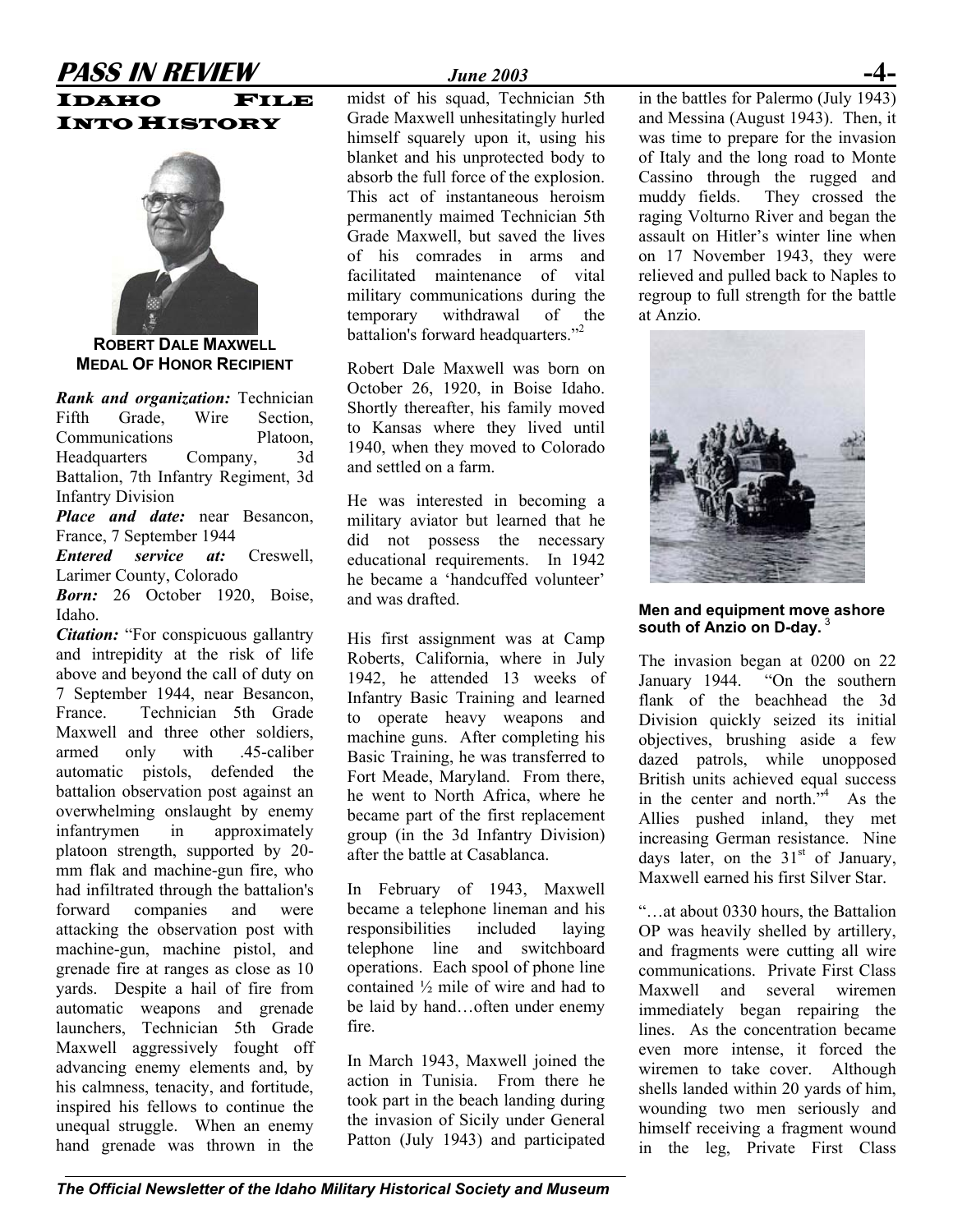Maxwell alone, and with utter disregard for his personal safety or serious injury, remained on the line maintaining communication by repairing wire lines to the Battalion OP and forward line elements. For over three hours he remained under this intense enemy fire..."<sup>[5](#page--1-4)</sup> Maxwell had refused evacuation and continued to perform his telephone lineman duties until the next morning. By then, his leg was nearly immobile and he was evacuated to an aid station on the beach. He remained hospitalized for the rest of the Anzio operation.

Division prepared for yet another amphibious landing, this time on the French Riviera. Code named ANVIL, the invasion began on 15 August 1944. On 7 September, Maxwell found himself in Besancon, France, and it was there that he earned his second Silver Star.





**Although not pictured here, Besancon is approximately 75 km east of Dijon. [7](#page--1-6)**



"...at  $0100$  hours, near \*\*\*\*\*, France, Technician Fifth Grade Maxwell voluntarily climbed the roof of a house, under heavy fire from hostile 20 mm canon and three machine guns, to lay an overhead wire crossing and thereby provide communications for his Battalion CP. Although still lame from an unhealed leg wound sustained in a previous campaign, Technician Fifth Grade Maxwell climbed to the ridgepole while machine gun bullets cut the roofing at his feet, and looped his wire over a radio antenne. Returning to the ground, he volunteered to complete the overhead crossing by climbing a second house top. He proceeded on hands and knees toward the ridgepole, while shells crumbled the roofing a few yards from his foot..."<sup>[8](#page--1-7)</sup> Eventually they forced him from the roof and he jumped to the ground.

Later that night, Maxwell earned an even higher honor. A French farmhouse was serving as the battalion observation post and its occupants were under siege. A group of Germans, roughly a platoon in strength, supported by 20-mm flak and machine guns had infiltrated the lines and were attacking the observation post.

"Despite a hail of fire from automatic weapons and grenade launchers, Technician 5th Grade Maxwell aggressively fought off advancing enemy elements and, by his calmness, tenacity, and fortitude, inspired his fellows to continue the unequal struggle."<sup>10</sup>

The observation post was surrounded by a wall, on top of which a chicken wire extension had been constructed. The majority of the German grenades were deflected by the chicken wire and exploded outside the wall. Then, a grenade cleared the wire. Maxwell heard it land behind him. His first reaction was to try to locate it and toss it back over the wall. Realistically, he knew that there simply was not enough time to do this so he grabbed his blanket and using it as a cushion, hurled himself on the grenade. When the grenade went off, he lost consciousness.

Somehow he survived the explosion but was far from unscathed. Part of his right foot had been blown off and his left arm and temple had sustained severe shrapnel wounds. He was also alone. After the grenade had exploded, the order to evacuate the compound had been given; his fellow soldiers thought he had been killed in the explosion. Maxwell managed to

*The Official Newsletter of the Idaho Military Historical Society and Museum*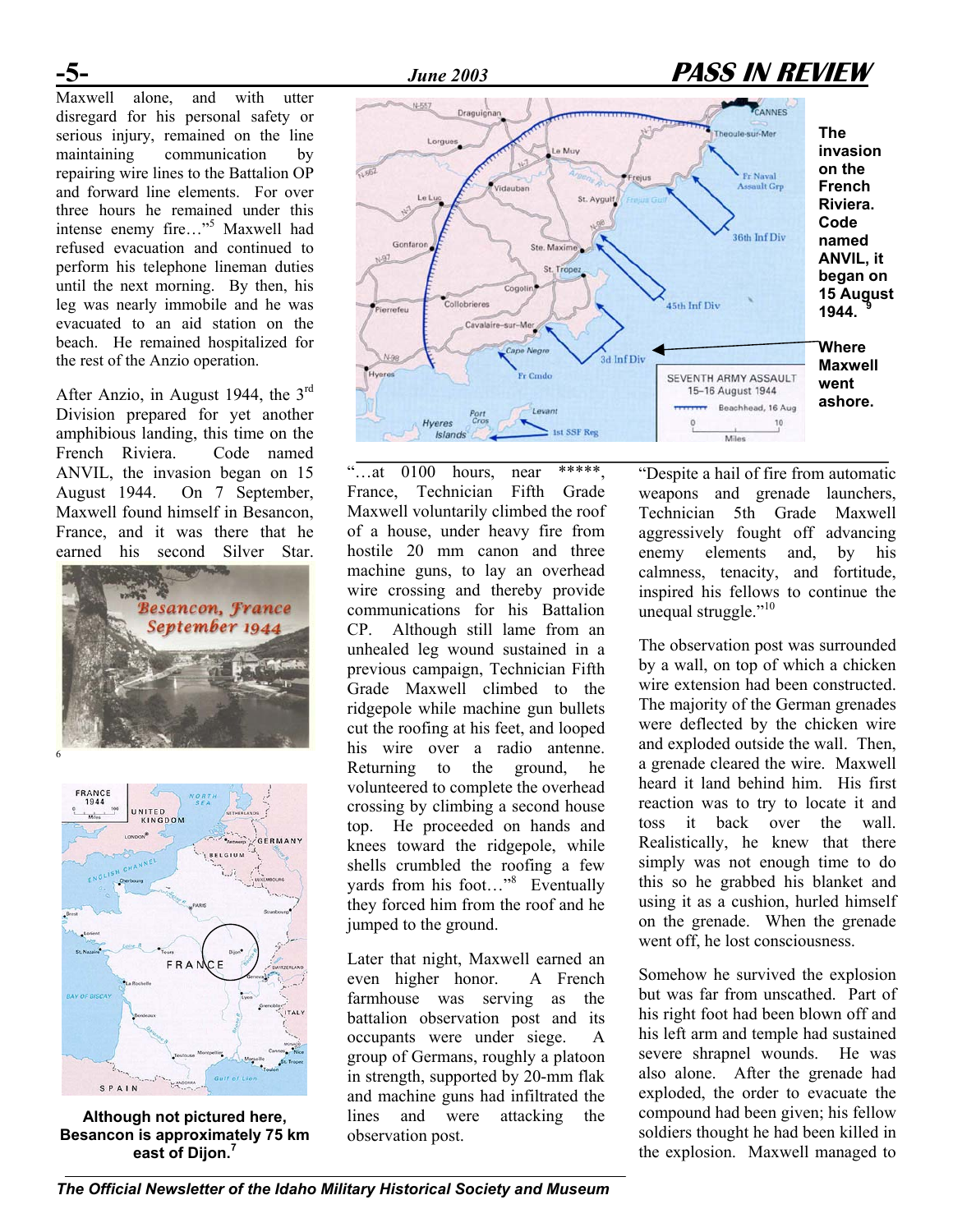# **PASS IN REVIEW** *June 2003* **-6-**

hobble to the door of the farmhouse, locate Lieutenant Johnson and ask for help. Maxwell was bleeding profusely, and the two of them immediately came under enemy fire. With Maxwell leaning on his shoulder, Johnson managed to get the two of them to a jeep and they raced to an aid station. After they left the compound, the Headquarters was captured. (Maxwell later learned that US forces demolished the house.)

Maxwell was sent to a hospital in **Presentation** Naples where he learned that he had been recommended for the Medal of Honor. "I dismissed it as a maybe". He heard nothing further about it until March 1945, while in the hospital at Camp Carson, Colorado Springs.

His award of the Medal of Honor was approved. A board of 7 officers reviewed the recommendation and 5 of the 7 approved the Medal of Honor. The order awarding him the medal was dated 6 April 1945, and his citation was one of the last to be signed by President Roosevelt. Roosevelt died on April 12, 1945, with Maxwell's signed citation on his desk.

With Washington DC in transition, the decision was made to award Maxwell the Medal of Honor in Denver, Colorado. And so it was, on Commander of the Army for the Colorado area, presented Maxwell with the military's highest award, the Medal of Honor.

Maxwell's injuries were so severe, he was unable to return to duty. Along with the partial loss of his foot, he had sustained major hearing problems and was in danger of loosing the sight in one eye. Fortunately, he was able to receive specialized care in a California hospital and did not loose his eyesight.



**Robert Maxwell's Medal of Honor** 



In June 1945, Maxwell was discharged from the service and he settled near Eugene, Oregon, where his grandparents had moved during the war. In the fall of 1945, with the help of the GI Bill, Maxwell entered Eugene Vocational School. He studied automobile mechanics for 2 years and then spent another 2 years as an apprentice.

He began teaching auto mechanics at **HISTORY HISTORY** the Central Oregon Community Denver, Colorado. And so it was, on the Central Oregon. Community Rolling Basic Books, New York, 12 May 1945, General Danielson, College at Bend, Oregon. In reality, 2001 he developed the program from scratch, which included equipping the buildings and paint booth. In August of 1951, he married his sweetheart Beatrice, a telephone operator. They had 2 daughters and later adopted 2 daughters. Maxwell spent 10 years at the Central Oregon Community College in Bend until the program was moved to the new campus on the heights above Bend. He then transferred to Lane Community College in Eugene and taught there until he retired in 1986.

In 1992, the Maxwell's moved to Boise and lived in the capitol city until 1996, when his daughters persuaded them to move back to Oregon. Maxwell enjoys volunteering at his local church, woodworking, hunting, fishing, and being a grandfather to his 7 grandchildren and 1 greatgrandchild.



In addition to the Medal of Honor and two Silver **Stars** Maxwell was also awarded the Croix de Guerre

with Silver Star "For exceptional war services rendered in the course of operations for the liberation of France."

*Editors Note: A very special thank you to Mr. Maxwell for sharing his story with us.* 

----------------------------------------------------------------



# **BOOK REVIEW**<br>THE TWO KOREAS:



*A CONTEMPORARY*  By Don Oberdorfer

BOOK REVIEW by William C. Miller, Colonel IDANG (ret)

This contemporary history covers military and diplomatic developments affecting North and South Korea from the Korean War to present. The Korean history reminds one of two quarrelling lovers: *Always wishing to be united, but fighting over little things, over perceptions, with national pride always in the way.* Oberdorfer reported 25 years for the Washington Post, traveled to Korea frequently,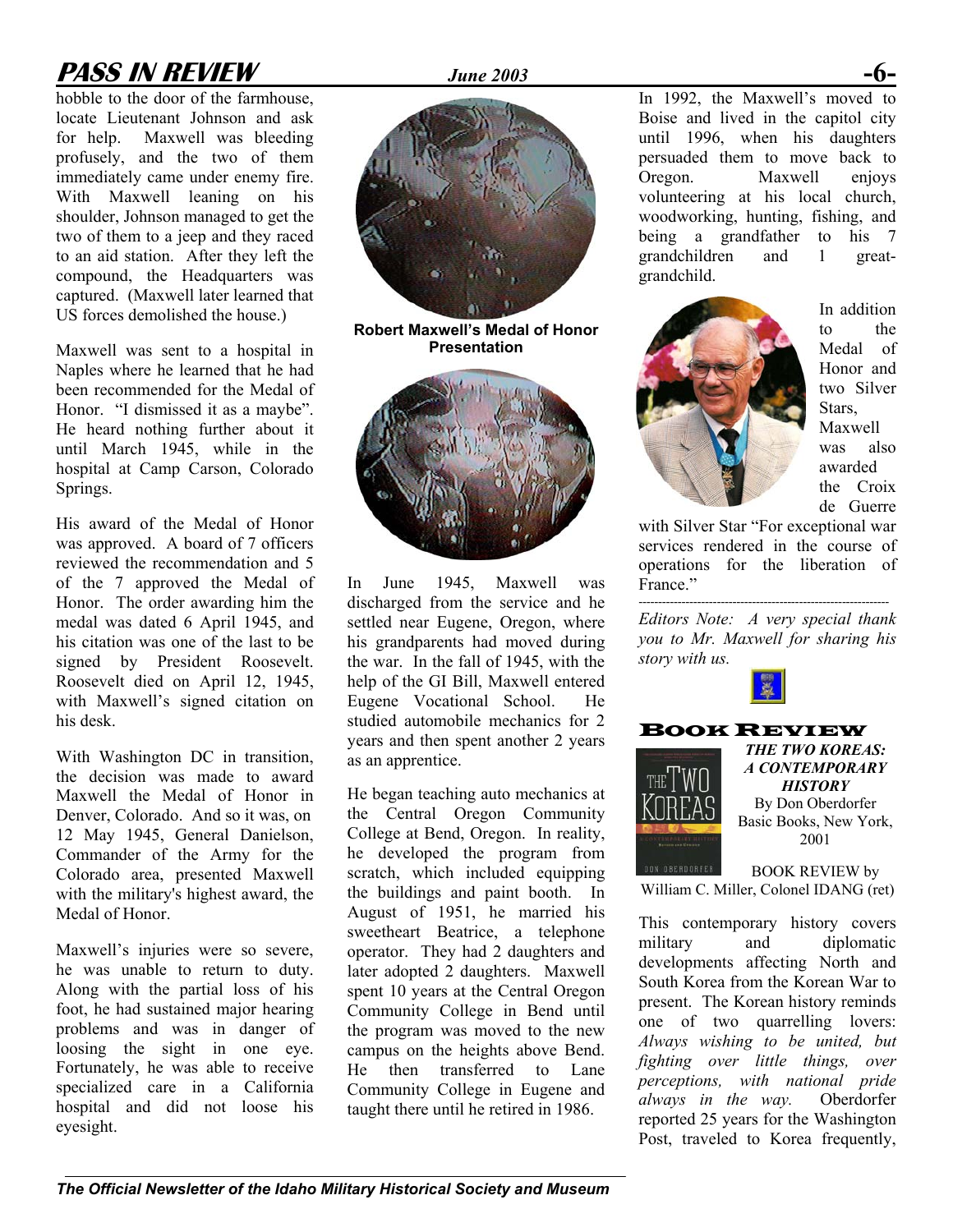$-1$  –<br>and interviewed all the significant Korean leaders, as well as those from other nations influencing Korean national policy. In *Two Koreas*, Oberdorfer presents firsthand views of major political, economic, military, and diplomatic events that affected the relations of the separated nations.

Learn how the North Koreans were affected by the breakdown of the Communist empires of the USSR and China, and how this caused North Korean policy changes. *The Two Koreas* is also a story of leaders—Kim Il Sung and his son and heir Kim Jong Il, both absolute rulers of North Korea. It highlights the often-changing policies of several South Korean leaders who, like their counterparts in America's democracy, find much of their peace initiatives constrained by public moods and perceptions. It is a study of peninsular diplomacy: characterized by fits and starts, successes and failures, volatile rhetoric, and nuclear brinkmanship.

Oberdorfer puts contemporary Korea problems in clear focus, explaining the complex issue of North Korean nuclear weapons development and missile testing, and how these results were and are being used to gain concessions from the U. S. and South Korea. Despite its content, *The Two Koreas* reads like a 'good book'--easy to curl up with; hard to put down.

Rating:  $\star \star \star \star \star$  Oberdorfer gets a top *five-star rating* for *The Two Korea's* readability, content, and objectivity.

# MEMBERSHIP

MEETING (Continued) **Strip Map for Open Air Pavilion on Gowen Field.** 

After you enter Gowen Field, **continue on Farman** Street until you reach Ellsworth Street.

# **Right at Ingalls**.

You will be able to see the Open Air Pavilion on your left. It has a large blue roof and picnic tables.

# **Be prepared to show ID at the Main Gate.**



### **Reunion.**

The reunion will be held Friday, September 19, 2003, at the Elks Lodge in Lewiston, Idaho. Those interested in attending should contact: 148th Field Artillery Battalion Reunion c/o BOYD L PEDERSEN, CSM, Ret 2394 Shelley Lane Clarkston, WA 99403-1458 E-Mail: [bdpedersen@velocitus.net](mailto:bdpedersen@velocitus.net) Telephone (509) 758-7929

### **183rd & 951st Field Artillery Battalions Reunion.** The

reunion will be held in Boise July 16- 20, 2003. Those interested should contact: Alan Hochhalter 827 NE 90th St. Seattle, WA 98115 E-Mail: [alanh137@attbi.com](mailto:alanh137@attbi.com) Telephone: (206) 517-5849

# **Farragut Naval Training Station Reunion - U.S.N.T.S.,**

**Farragut, Idaho.** Those interested

should contact: 1248 S.W. Crossway Ct.

**-7-** *June 2003* **PASS IN REVIEW**

**U.S.S. Boise (CL-47) is planning a reunion for May 2004.** Stay tuned for further details.

# IN MEMORIAM

On behalf of the Board, we wish to extend our deepest sympathy to Boyd Pedersen in the recent passing of his wife Donna.

# MOST WANTED



ÍGulf War field gear.

ÍWWI cartridge belt.

ÍUS Bayonets, in particular an M5, Korean Conflict era bayonet for the M1 rifle.

ÍWWI, WWII, USMC field gear.

ÍRecipes for our *Cooking With History* cookbook*.* We have only received one thus far.



**The Official Newsletter of the Idaho Military Historical Society and Museum**